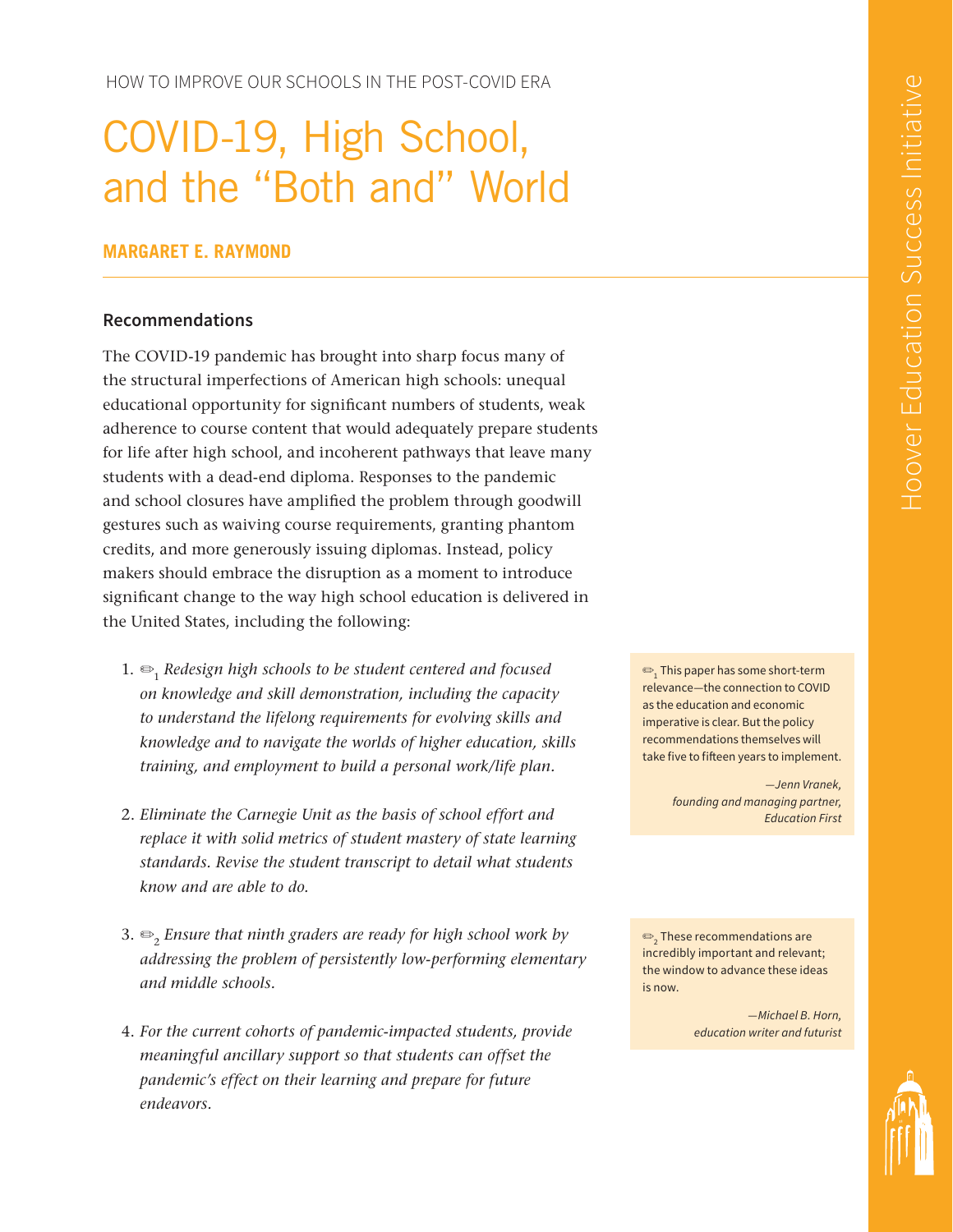#### **Where We Started**

American high schools were a sore spot in the public K–12 education landscape long before COVID-19 wreaked havoc. In 2019, Hoover Education Success Initiative (HESI) scholars highlighted the sharp disparities in high school opportunities and outcomes for students across America (Raymond 2019). Differences in course offerings, course credits, course sequences, college and career readiness support, and credentialing options for living-wage employment were vast and enduring. The report found that many students are steered away from rigorous academics and encouraged to take diluted alternatives (O'Hara 2019). Students interested in securing employment after high school often find their schools' career and technical education (CTE) offerings to be disjointed, dead-end courses (Heyward 2019). The report highlighted that far too many youths, especially those who are educationally disadvantaged, are encouraged or directed to take paths that ultimately inadequately prepare them for postsecondary life (Almond 2020).

Large differences in high school completion are a direct result; thousands of low-performing schools came into the pandemic with appallingly low graduation rates (America's Promise Alliance 2020). Even among students who received a diploma, the credential represents a widely varying bundle of knowledge and skills. Rising graduation rates are especially troubling because of strong evidence that the gains often come from weakened criteria and not from better learning and postsecondary readiness. The evidence is strong that we have shortchanged our students for years, and the pandemic has made things even worse.

#### **Where We Are Now**

 $\mathcal{D}_3$  Events in 2020 and 2021 have amplified the challenges. An emerging body of evidence confirms that COVID hit lowperforming schools harder than high-performing schools; those most affected have higher shares of low-income, rural, and educationally challenged students (Raymond et al. 2020; Kuhfeld et al. 2020; Dorn et al. 2020). The different impacts arise in part from varied access to the internet or to digital learning tools needed to participate in online learning. In many places, even if students have the required infrastructure and equipment, high

 $\textbf{\large $\frac{\mathfrak{S}}{2}$}$  The pandemic highlighted the need to provide out-of-school support with community partnerships as another key strategy to better ensure success for our young people. Supports can include tutoring, mentoring, or other social engagements that build their social capital.

> *—Stephen Dackin, member, Ohio State Board of Education*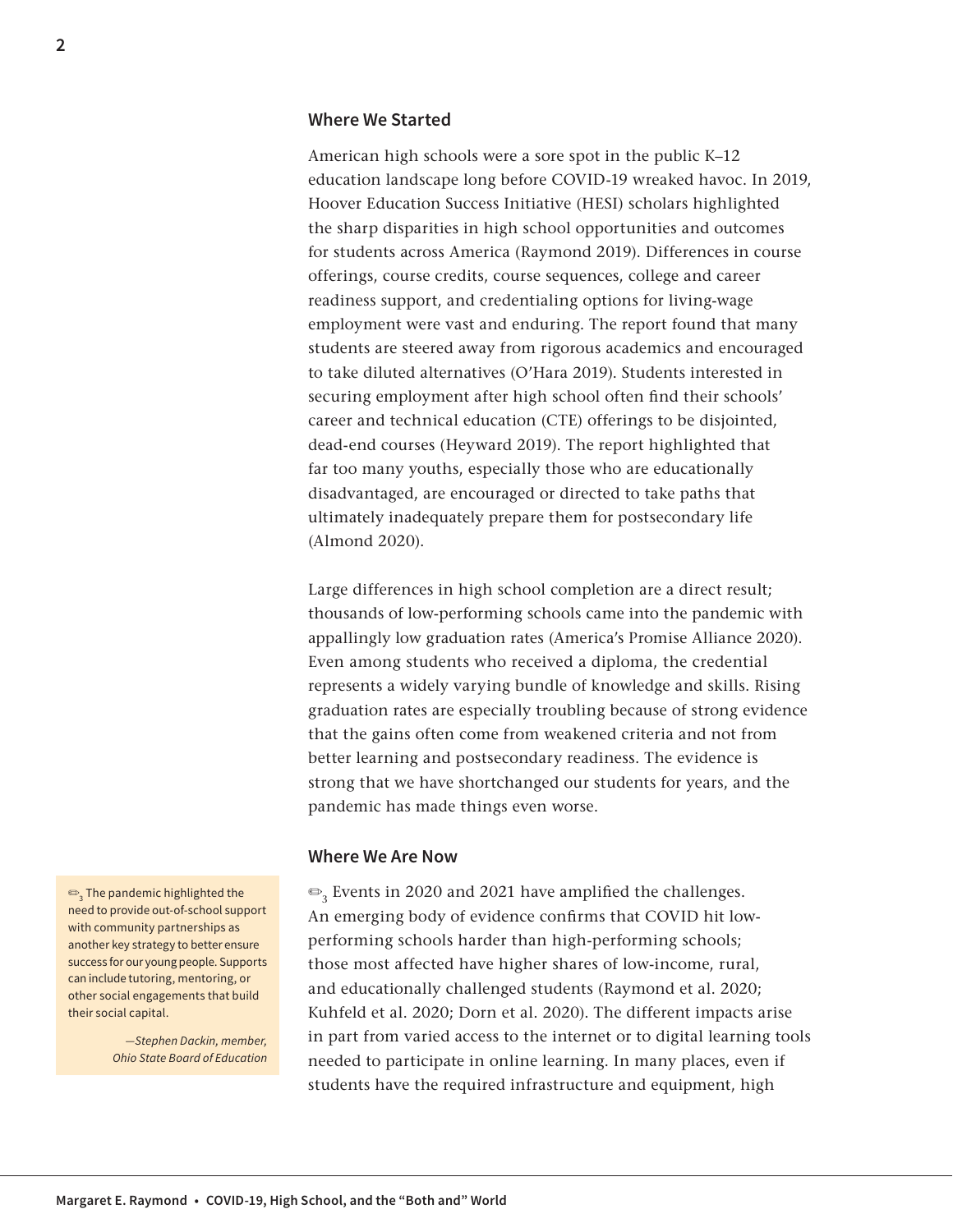school students found their instruction sharply curtailed. Unions have pushed hard to keep schools closed or delay reopenings (Will 2020). When schools resume, students face widespread reductions in course offerings, instructional time, and course content. The differences also stem from individual teacher choices in what and how much to teach and from how well families can support the learning experience. The short summary is that previously underserved students have incurred disproportionate harm throughout the pandemic. These findings go to the heart of renewed calls to end skewed education systems and assure equitable opportunity for all students.

The outlook for the near term remains troubling. Policy makers have focused on reopening facilities, but attending to the current and future learning impacts for students has not been as apparent. Education leaders have dwelled more openly on the psychological impacts for students despite having even less clarity on the incidence and prevalence of these effects than on the lost academic learning. They relaxed requirements to measure attendance, conduct assessments, or assign grades. Leaders in many, but not all, states have pushed to extend the suspensions through the 2020–21 school year (Diliberti and Kaufman 2020). Without further action, graduates for many years to come can expect to have diminished opportunities and lower earnings throughout their lifetimes (Hanushek and Woessmann 2020). The damage will not simply accrue to the current juniors and seniors, though they will certainly feel it more acutely than students who have more time to recover.

We are set to launch cohorts of students *even less prepared* than usual. Fewer students will be heading to college. Among those who do, part-time and online enrollment will provide roughly equal academic learning but will come with trade-offs in softer skill development such as teamwork and oral communication (Clinefelter, Aslanian, and Magda 2019). According to a national survey, about half of respondents reported changing their plans: deferring college (32 percent), changing career plans (16 percent), or rerouting themselves into the workforce (36 percent) (CNBC Online 2020). If and when they pursue higher education, they will arrive in an unknown state of readiness. Expecting higher-education institutions to assume the duty to assess and remediate new students is not new,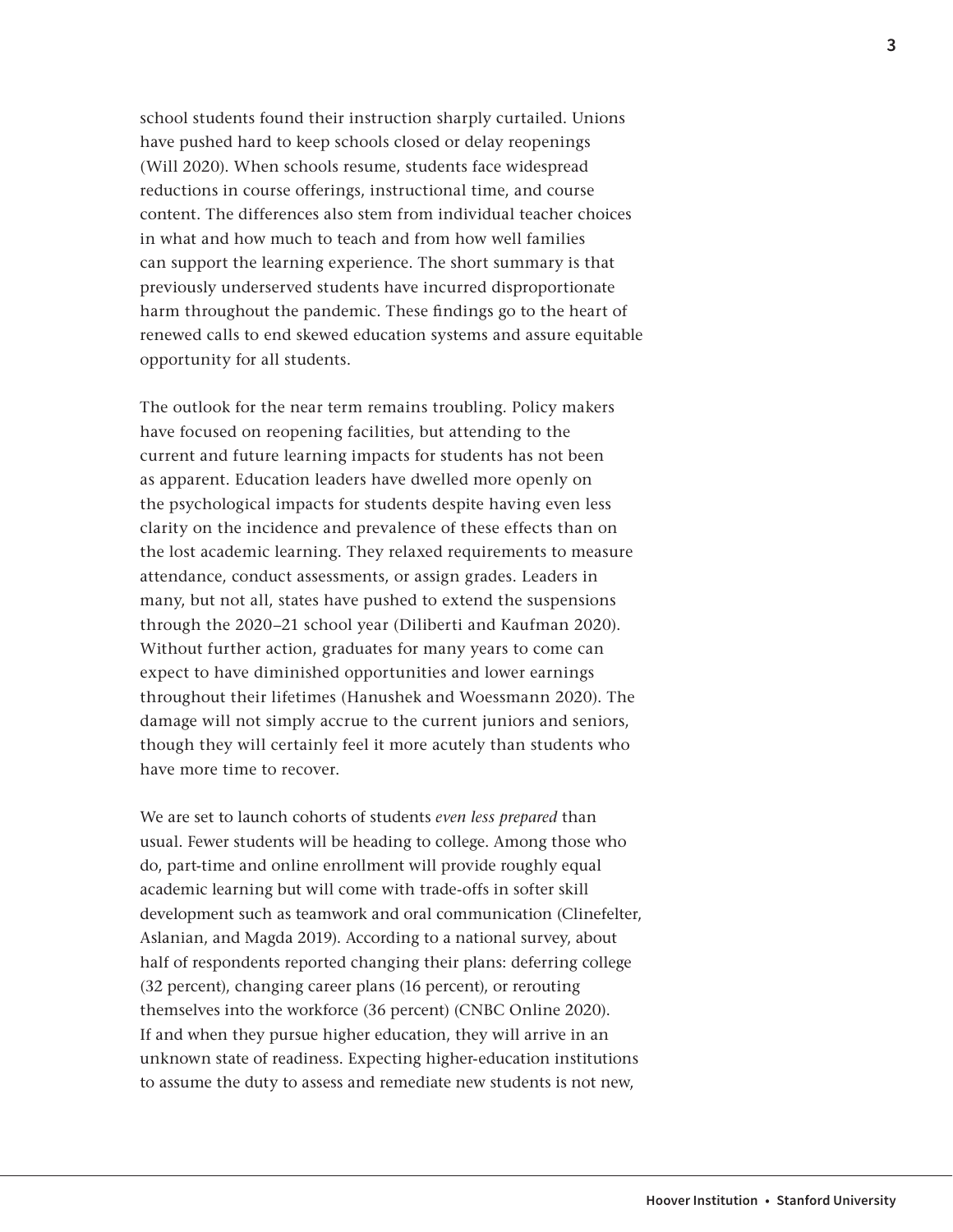but the scale of effort that will now be needed for these students is breathtaking. To date, education policy makers have not fully focused on the need to support these students beyond high school or on the needs of the postsecondary settings that will be asked to take up the slack.

Importantly, more students than ever will not be college bound. A growing proportion of high school graduates will aim first for the labor force and will quickly learn their development for the world of work has been poor. Career and technical education (CTE) options have never been strong in most high schools, but the closing of facilities disrupted many of the hands-on training experiences that did exist. Few employers continued to offer learning opportunities in the workplace. Even more than basic education course offerings, a pivot of traditional CTE such as auto mechanics to online learning reduces the chance for hands-on experience that is critical to those occupations. There is additional concern that such online career training increases the equity gap for students enrolled in career technical education courses (Blackburn 2020). Work-oriented graduates will face barriers to employment even higher than normal as millions of older workers displaced by COVID-19 are adding to their own skillsets to become attractive job candidates. Like their college-oriented peers, this group of graduates will need supplemental guidance and support, with additional education and training, before they can successfully transition to the labor force.

#### **Where We Go from Here**

In communities across the country, the pandemic has forced into sharper focus the view that our high schools do not adequately prepare our students for postsecondary opportunities.  $\mathfrak{S}_4$  If there is an upside to all the disruption, it is the recognition that resurrecting prior high school models will only perpetuate the earlier faults. There is a chance to create stronger academic and world-exploring experiences for all students. There is a chance to replace pervasively unequal systems that have handicapped the health, welfare, economic opportunity, and life outcomes of Black, Hispanic, and low-income students.

 $\textbf{a}_4$  As important and urgent as the needs are, I don't see anything about COVID-19 that makes them more urgent—or any more compelling—to address right now. And with public attention focused on the educational impact of COVID-19, I suspect there will be little public or educator support for initiatives that don't explicitly address the COVID-19 related needs.

*—Michael Cohen, senior fellow at CenterPoint Education and the former president of Achieve*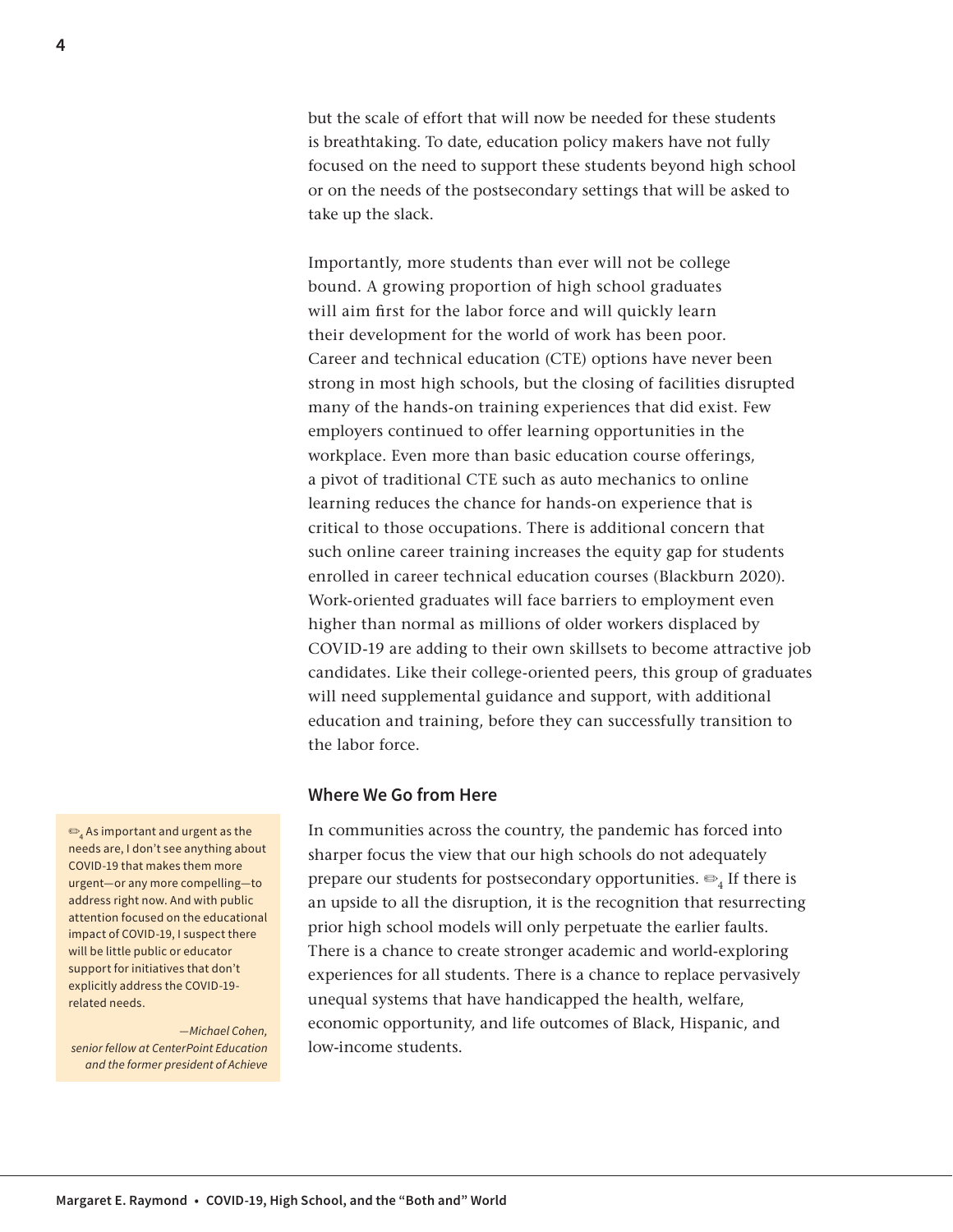While the motivation is higher than ever, discussion of specific solutions has been less abundant. That is regrettable, because the prior system is already disrupted, offering fertile conditions for new directions.  $\mathfrak{S}_5$  A real risk is that educators and leaders who have been on the front lines of the pandemic push to revert to "before" and lose the chance for better choices. State and district leaders can pursue workable policies now that set resources and talent in directions to serve students better in the future.

## *1. Center the high school experience on college and career readiness for all students.*

Educators and school systems regularly engage in redesign, so the prospect of change is not new. What is new is the scope and focus of change that students need. The pandemic has created the opportunity to think differently and bigger about high school pathways for all students. Typical high school tracks for college-prep or career and technical education no longer apply. Clean boundaries between college-aiming and career-interested students are a thing of the past. It is a "both and" world for high school students. Many postsecondary jobs require the same preparation as college. Most students interleave higher education and employment as they progress. Accordingly, new models of high school offer high-quality learning opportunities in which academics, career exposure, and solid credentials toward employment are integrated.

 $\mathcal{L}_6$  One of the most important challenges that high schools face is the need to prepare students for a world of fast-paced change in the demands for knowledge and skills. Students need a foundation of "navigation" skills to customize their own job and career plans—perhaps intentionally moving between work and college—so that they can map personalized pathways through coursework, skills training, and work experience during and after high school. High schools are best positioned to support individual plans for courses, workplace experience, and future postsecondary learning and can cultivate lifelong adaptability in the face of change.

Luckily, there are promising examples on which to build. Many high school redesign efforts have produced important learnings and success. For example, the seven school districts that engaged with the [Strategy Lab](https://alwaysreadyforlearning.org/strategy-lab) have each chosen a facet of their school model

 $\text{\large $\frac{\footnotesize{0.5}}{5}$}$  We need to create a space, at all levels, where a dedicated group of people is freed from the huge day-to-day job of opening schools and supporting multiple modes of instruction to focus on the opportunities for change that are available now.

> *—Michael B. Horn, education writer and futurist*

 $\textbf{e}_{\textbf{k}}$  The Utah "Portrait of a Graduate" is an aspirational document that provides a framework for personalized competency-based learning. We have engaged policy makers to lay the groundwork and ensure funding is set aside to provide resources including competencies and professional learning. Applications for schoolbased funding support those forging ahead and incentivize others to do the same.

> *—Sydnee Dickson, Utah state superintendent of public instruction*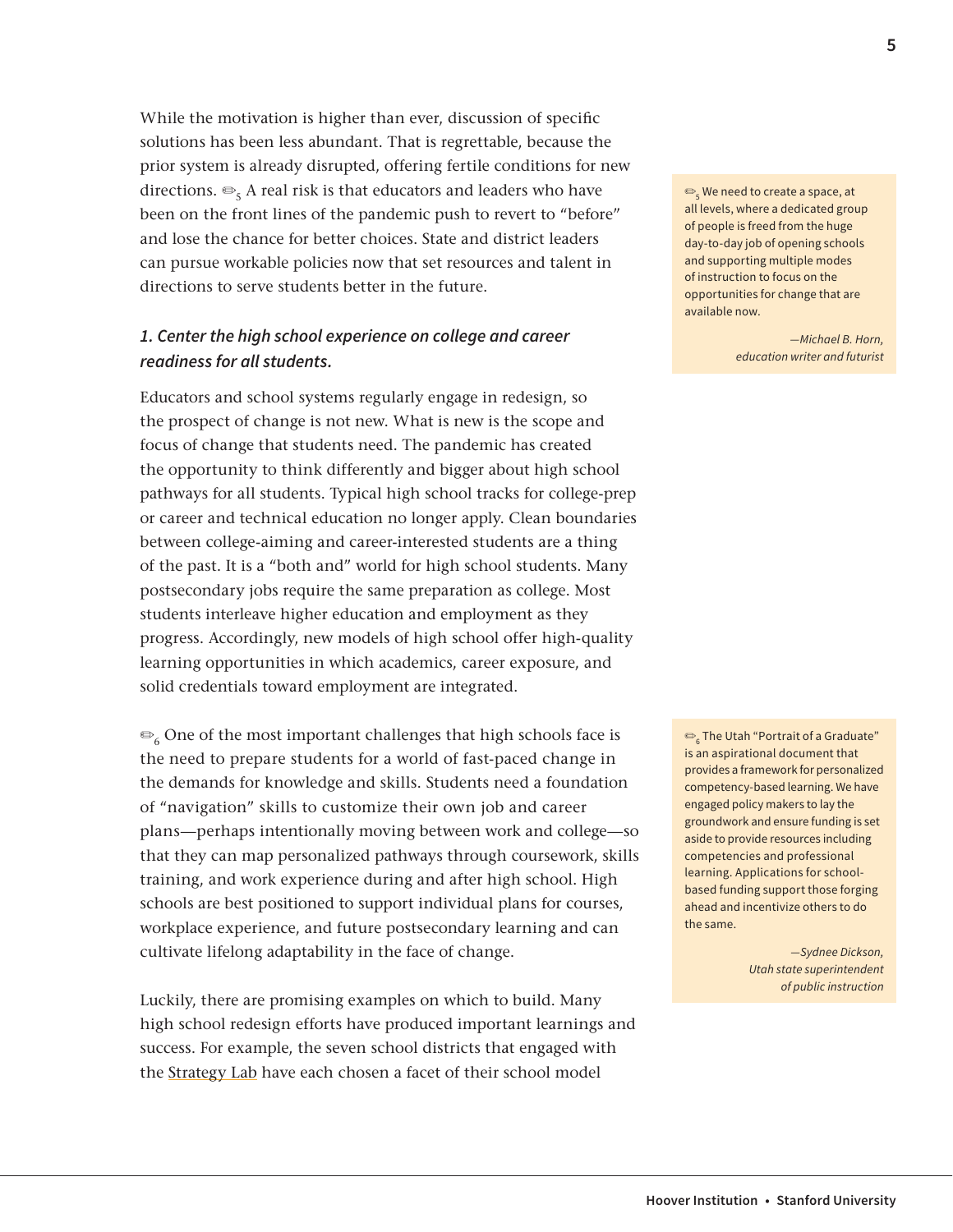as the starting place for their larger plans for school redesign. The [LearnLaunch Institute](https://learnlaunch.org/) is another example of a redesign hub; their Building Blocks tools supported rapid pivots to remote instruction. [The XQ Institute](https://xqsuperschool.org/) has resources to help communities undertake meaningful, evidence-driven high school design, using design principles that aim to ensure that every student moves on to success in postsecondary life. Vibrant, high-quality instructional materials can promote active student engagement, as can dropping the boundaries between schools and their communities. Coupling academic learning and exposure to people working on real-world problems can deepen student thinking and open possibilities for further learning. Even when teachers themselves do not have the tools or time to build rich materials on their own, organizations like [Nepris](https://www.nepris.com/home/v4) offer curated collections of speakers, videos, and lesson plans for classroom use. Others, like [Composer,](https://composereducation.org/) specialize in providing globally connected civics education learning and action experiences.

Given the impact of COVID-19 on the opportunity horizons for high school students, schools need short-run interventions and longer-run plans to expand foundational academics and build the base of knowledge and skills that can lead to sustainable-wage employment (*The Union* 2021). ➡<sub>7</sub> Classic CTE provides few options (cosmetology, auto body repair, etc.) and produces more graduates than the local economy can support; these can be replaced with more expansive and effective online options. In-demand roles in fields such as IT or health care delivery are on the rise, if recent graduates can target them (US Bureau of Labor Statistics 2021). To do so, however, students will need a mix of guidance, high-quality training, and coursework that reliably integrates with employers' needs. One example of emerging solutions is [the Arena](https://thearenainc.org/), which promotes an innovative model of three-way partnerships between schools, online training providers, and employers. Partnerships for roles such as certified nursing assistant, patient care technician, or IT customer support show the feasibility of winning collaborations. Each partner brings its unique expertise but shares a commitment to coordinating and calibrating skill training, applied learning, and feedback about work performance to match job-ready candidates with job opportunities. The beauty of this type of approach is the flexibility to draw on a wide range of online providers to build partnerships and change them as conditions or employment needs

 $\mathbf{P}_7$  In Massachusetts, there is a legacy of regional career technical high schools with significant weight in communities. I'm not sure how something that potentially changed their role in communities would work or be perceived, but it seems an important dynamic to explore during implementation. There also should be a focus on regional economic clusters in these discussions to strengthen the ties and interests of industry in supporting this movement.

> *—Michael B. Horn, education author and futurist*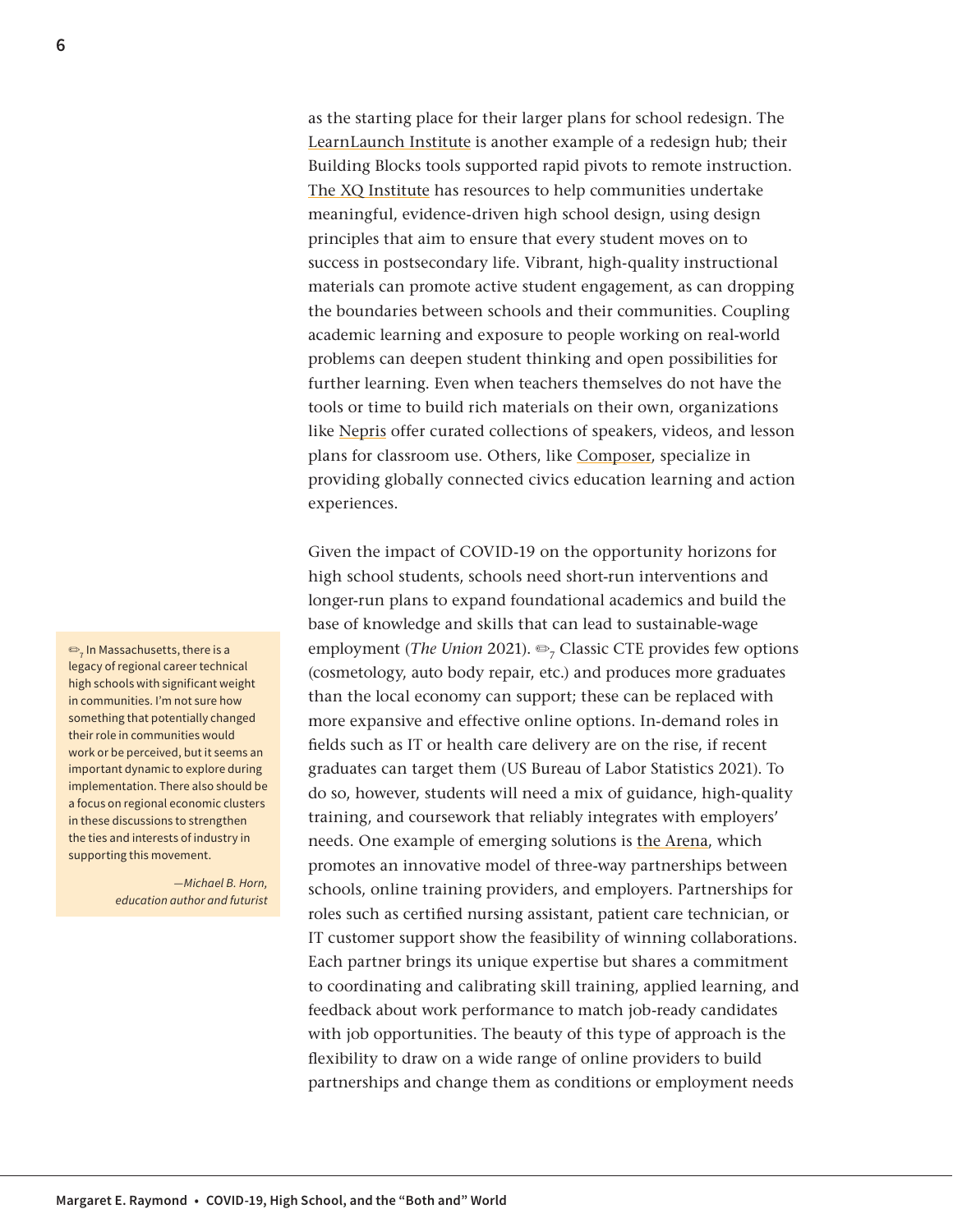shift. Students find better-supported postsecondary pathways to economic stability, schools see that they can more substantively prepare students for careers, and training providers and employers see that they can benefit from sourcing and recruiting via school partnerships.

## *2. Leverage the disruption of classroom-based education to overhaul the Carnegie Unit metric of instruction.*

 $\mathcal{P}_8$  The standard definition of a Carnegie Unit is 120 hours (or 7,200 minutes) of interaction between high school teachers and students over the course of a year. That is one hour per day, five days a week, for twenty-four weeks. Because it is a measure of "seat time," it is silent on the degree of learning that occurs. It has always been a poor tool for awarding course credits toward graduation.

 $\mathcal{P}_{\text{o}}$  Now, with the wide variation in student preparedness and different approaches to teaching, the shortcomings of the Carnegie Unit make it even less suited to the reality on the ground. Instead, we should support students' learning until they demonstrate mastery of the state learning standards in each subject and link graduation credits to those outcomes.  $\mathfrak{S}_{10}$  This will require educators to modify instruction plans according to their students' needs. State and district leadership is vital to assuring that students and their actual learning are at the center of the K–12 system.

## *3. Get serious about providing all students high-quality seats in elementary and middle schools.*

 $\mathcal{D}_{11}$  High school is the place where all the prior shortfalls of K–8 education success come due, and students are the ones who pay the price. High schools with low graduation rates and poor postsecondary success rates for graduates share responsibility for those results with the lower schools that did not ensure grade-level capabilities in the students they taught. The recommendations for post-COVID restructuring of high school pathways will have greater impact if students arrive in ninth grade prepared for high school work. If state and district policy makers acted solely on this recommendation, it would have transformative impact, especially in educational equality terms.

 $\textbf{\large{\texttt{\small{@}}}}_{\textbf{8}}$  Eliminating the Carnegie Unit and allowing for more engagement with and learning in workplace environments could be transformational for students and build significant social capital.

> *—Michael B. Horn, education writer and futurist*

 $\bigcirc_{9}$  In terms of post-COVID innovation, seat-time flexibility is among the highest priorities, but it will require a ton of technical assistance and professional development to help districts build competency-based systems of that kind.

> *—Stephen Bowen, deputy executive director for state leadership at the Council of Chief State School Officers*

 $\mathcal{D}_{10}$  The most significant hurdle is overcoming the comfort with the Carnegie Unit and seat time. Through legislation, we eliminated the seattime requirement in Arkansas high schools in 2017, yet school leaders have difficulty knowing how to design a high school experience that does not retain some element of seat time.

> *—Johnny Key, Arkansas secretary of education*

 $\mathfrak{S}_{11}$  The recommendations in this paper could be incentivized by the right changes in our state accountability system.

> *—Stephen Dackin, member, Ohio State Board of Education*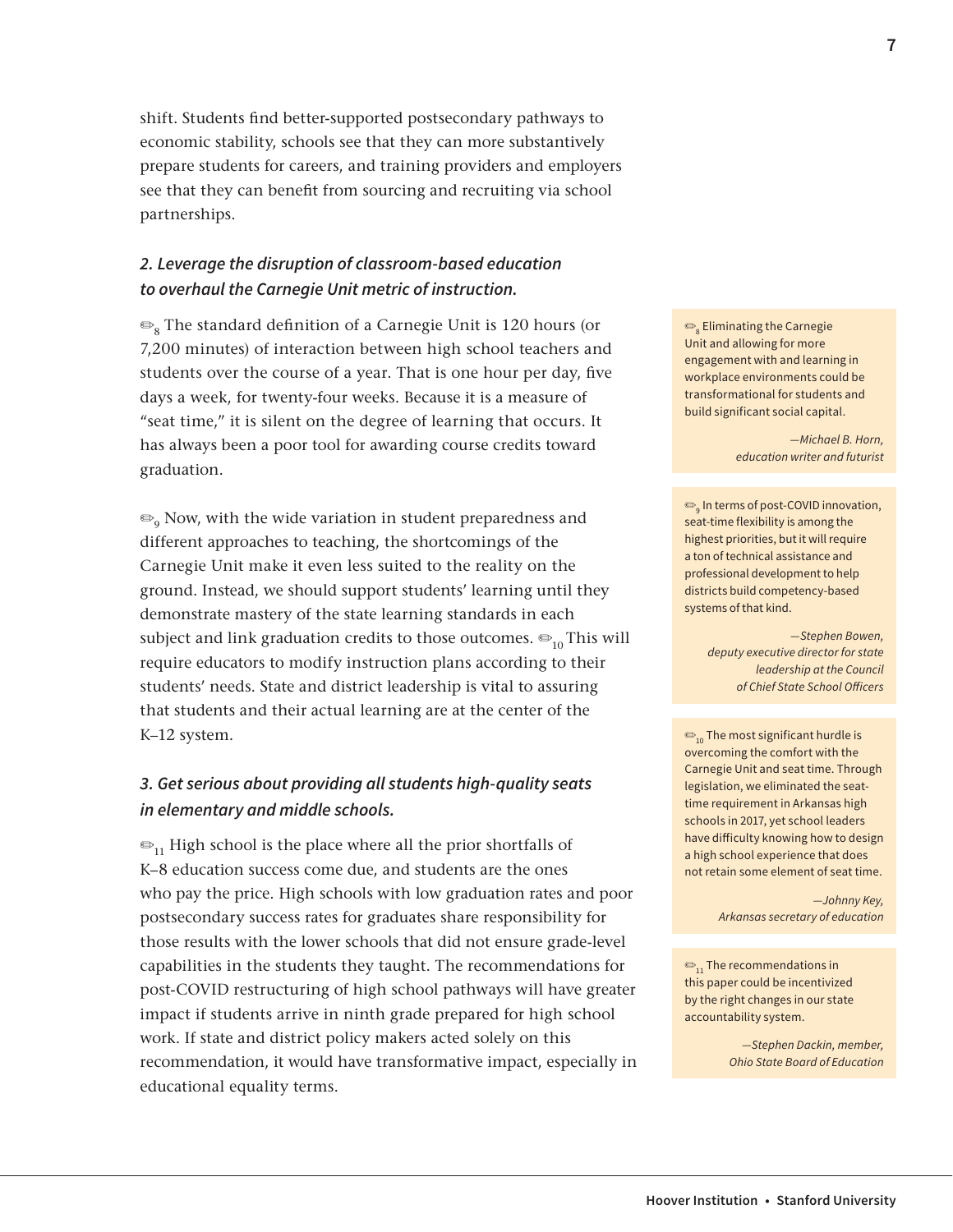✏12 In Arkansas, recent ESA-type legislation was defeated.

> *—Johnny Key, Arkansas secretary of education*

 $\mathfrak{S}_{12}$  By calling out ESAs, it's immediately politicized and therefore inviting big fights, and perhaps missing the opportunity to direct stimulus funding in new ways at the local level, such as college-going supports from community-based organizations (e.g., College Track or Summer Search) or communitybased tutoring that could be highly effective with high school students.

> *—Jenn Vranek, founding and managing partner, Education First*

 $\bigcirc$ <sub>14</sub> The reforms contemplated in this essay will require broad-based coalitions including K–12 and postsecondary educators and state policy makers, civil rights and other advocacy organizations, parents, and the business and employer communities, as well as workforce development agencies.

*—Michael Cohen, senior fellow at CenterPoint Education and the former president of Achieve*

 $\bigcirc$ <sub>15</sub> I don't believe that the ideas advanced in this paper will have much short-term relevance. If framed properly, they will all have mediumand long-term relevance. Keep pushing them forward.

*—Michael Cohen, senior fellow at CenterPoint Education and the former president of Achieve*

# *4. Build tangible ancillary funding for students from the classes of 2020 through 2024 to address their learning deficiencies.*

 $\mathcal{D}_{12}$  Any student enrolled in a public high school from 2020 through 2024 will have adverse impacts from the pandemic that require immediate action. For this special case, special funds are needed for supplemental learning for recent COVID-affected graduates. Where adopted, education savings accounts (ESAs) are an option that would allow students to purchase additional education services to address their individual academic needs. State education agencies could provide accessible information about the services that ESAs or special funds could support and require any service provider wishing referrals to maintain direct links to consumer feedback. Funding could involve a mix of relief funds, tax credits, and private donations. State leaders can offer this scheme as part of the overall education recovery plan.  $\bigcirc$ <sub>13</sub>

#### **Conclusion**

The greatest threat to high school students across the country is the real risk that we retreat to earlier, impaired policies and practices. Younger students have added this season of lost schooling to prior years of unequal schooling.  $\bigcirc_{14}$  State policy leaders have a limited window to act. They should move away from a timebased approach to a mastery basis of learning, which is especially apropos since returning students will have had widely different learning during the period of remote instruction. They can open the door to novel ways to bring rich content and personal meaning together for students. They have a natural coalition of support: after so much disruption, interest in learning is high among students and families. Similarly, building better basic education and career and technical training partnerships now could build the proof needed to make significant contributions in more normalized conditions.  $\mathfrak{S}_{15}$  Replacing prior practices with effective new approaches that improve high school student outcomes could be an upside with long-term payoff.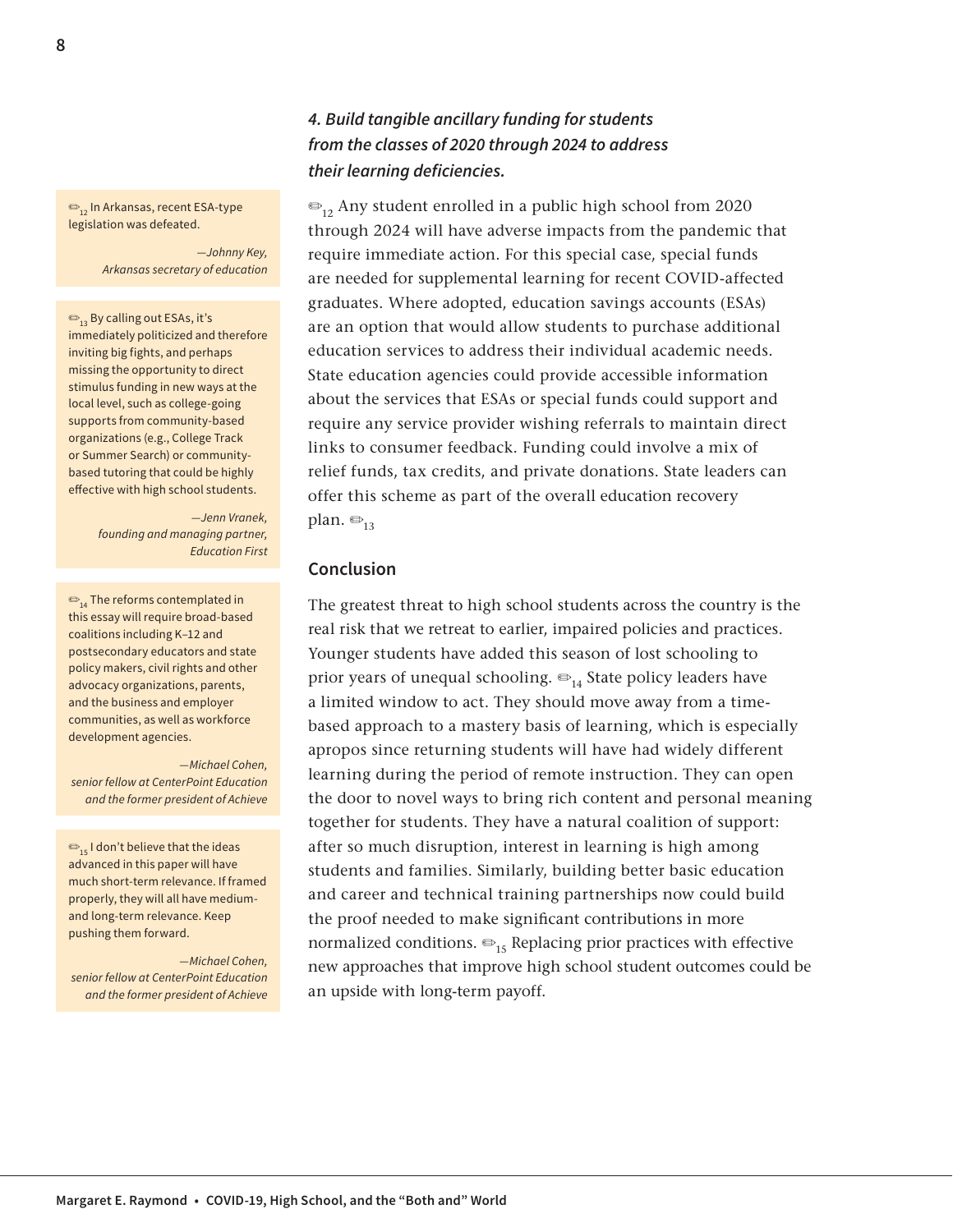#### **REFERENCES**

Almond, Monica. 2020. "The Relevance, Effects, and Unintended Consequences of High Stakes Assessments." Hoover Institution, February 10.

America's Promise Alliance. 2020. "GradNation Calls for 'Meeting the Moment' Plan to Boost High School Graduation and Postsecondary Readiness During and Beyond COVID-19." News release, October 1. [https://www.americas](https://www.americaspromise.org/press-release/gradnation-calls-meeting-moment-plan-boost-high-school-graduation-and-postsecondary) [promise.org/press-release/gradnation-calls-meeting-moment-plan-boost](https://www.americaspromise.org/press-release/gradnation-calls-meeting-moment-plan-boost-high-school-graduation-and-postsecondary) [-high-school-graduation-and-postsecondary](https://www.americaspromise.org/press-release/gradnation-calls-meeting-moment-plan-boost-high-school-graduation-and-postsecondary).

[Blackburn](https://districtadministration.com/author/sblackburn/), Steven. 2020. "How Schools Can Improve CTE during COVID-19." District Administration, June 3.

Clinefelter, David L., Carol B. Aslanian, and Andrew J. Magda. 2019. "Online College Students 2019: Comprehensive Data on Demands and Preferences." [Wiley.edu](http://Wiley.edu) and EducationDynamics, June.

CNBC Online. 2020. "Half of Recent High School Grads Have Changed Their Plans Due to Coronavirus." June 17. [https://www.cnbc.com/2020/06/17](https://www.cnbc.com/2020/06/17/49percent-of-recent-high-school-grads-have-changed-plans-due-to-covid-19.html) [/49percent-of-recent-high-school-grads-have-changed-plans-due-to-covid-19](https://www.cnbc.com/2020/06/17/49percent-of-recent-high-school-grads-have-changed-plans-due-to-covid-19.html) [.html](https://www.cnbc.com/2020/06/17/49percent-of-recent-high-school-grads-have-changed-plans-due-to-covid-19.html).

Diliberti, Melissa, and Julia Kaufman. 2020. "Will This School Year Be Another Casualty of the Pandemic? Key Findings from the American Educator Panels Fall 2020 COVID-19 Surveys." RAND Corporation. [https://www.rand.org/pubs](https://www.rand.org/pubs/research_reports/RRA168-4.html) [/research\\_reports/RRA168-4.html](https://www.rand.org/pubs/research_reports/RRA168-4.html).

Dorn, Emma, Bryan Hancock, Jimmy Sarakatsannis, and Ellen Viruleg. 2020. "COVID-19 and Learning Loss—Disparities Grow and Students Need Help." McKinsey & Company, December 8.

Hanushek, Eric, and Ludger Woessmann. 2020. "The Economic Impacts of Learning Losses." OECD Education Working Papers 225, September 10. <https://doi.org/10.1787/21908d74-en>.

Heyward, Georgia. 2019. "Career Readiness: Four Ways State Policymakers Can Transform the High School Experience for Students." Hoover Institution, February 10.

Kuhfeld, Megan, James Soland, Beth Tarasawa, Angela Johnson, Erik Ruzek, and Jing Liu. 2020. "Projecting the Potential Impact of COVID-19 School Closures on Academic Achievement." *Educational Researcher* 49, no. 8 (November 2020): 549–65.

O'Hara, Marie. 2019. "Ready or Not? Preparing Students for a Meaningful Post–High School Experience." Hoover Institution, February 10.

Raymond, Margaret. 2019. "The Diploma Dilemma." Hoover Institution, February 11.

Raymond, Margaret E., Chunping Han, Sofoklis Goulas, Won Fy Lee, and Charla Waeiss. 2020. "Estimates of Learning Loss in the 2019–2020 School Year." Center for Research on Education Outcomes (CREDO), Stanford University, October. [https://doi.org/10.13140/RG.2.2.26746.72642.](https://doi.org/10.13140/RG.2.2.26746.72642)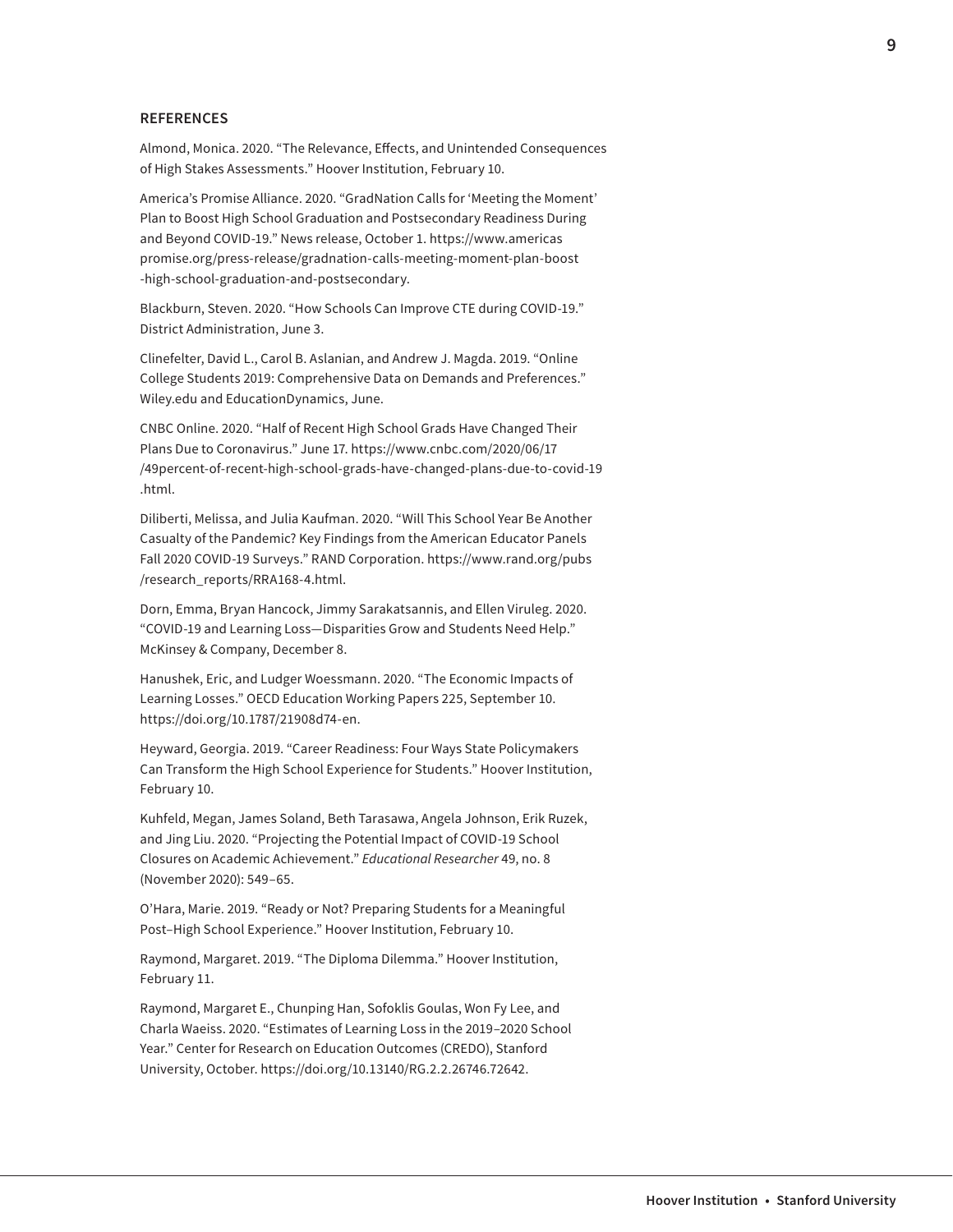US Bureau of Labor Statistics. 2021. "The Occupational Outlook Handbook." [https://www.bls.gov/ooh.](https://www.bls.gov/ooh/)

*The Union*. 2021. "Bitney Prep Offers Small Business Startup Course to Students." February 17, [https://www.theunion.com/news/business](https://www.theunion.com/news/business/bitney-prep-offers-small-business-startup-course-to-students/?fbclid=iwar2jzeilxrt0x-2bfgahsyzwnitasmjkyz_gm5xnho1t1exyksbfmvs6bvg) [/bitney-prep-offers-small-business-startup-course-to-students/?fbclid](https://www.theunion.com/news/business/bitney-prep-offers-small-business-startup-course-to-students/?fbclid=iwar2jzeilxrt0x-2bfgahsyzwnitasmjkyz_gm5xnho1t1exyksbfmvs6bvg) [=iwar2jzeilxrt0x-2bfgahsyzwnitasmjkyz\\_gm5xnho1t1exyksbfmvs6bvg.](https://www.theunion.com/news/business/bitney-prep-offers-small-business-startup-course-to-students/?fbclid=iwar2jzeilxrt0x-2bfgahsyzwnitasmjkyz_gm5xnho1t1exyksbfmvs6bvg)

Will, Madeline. 2020. "How Teachers' Unions are Influencing Decisions on School Reopenings." *Education Week*, December 2.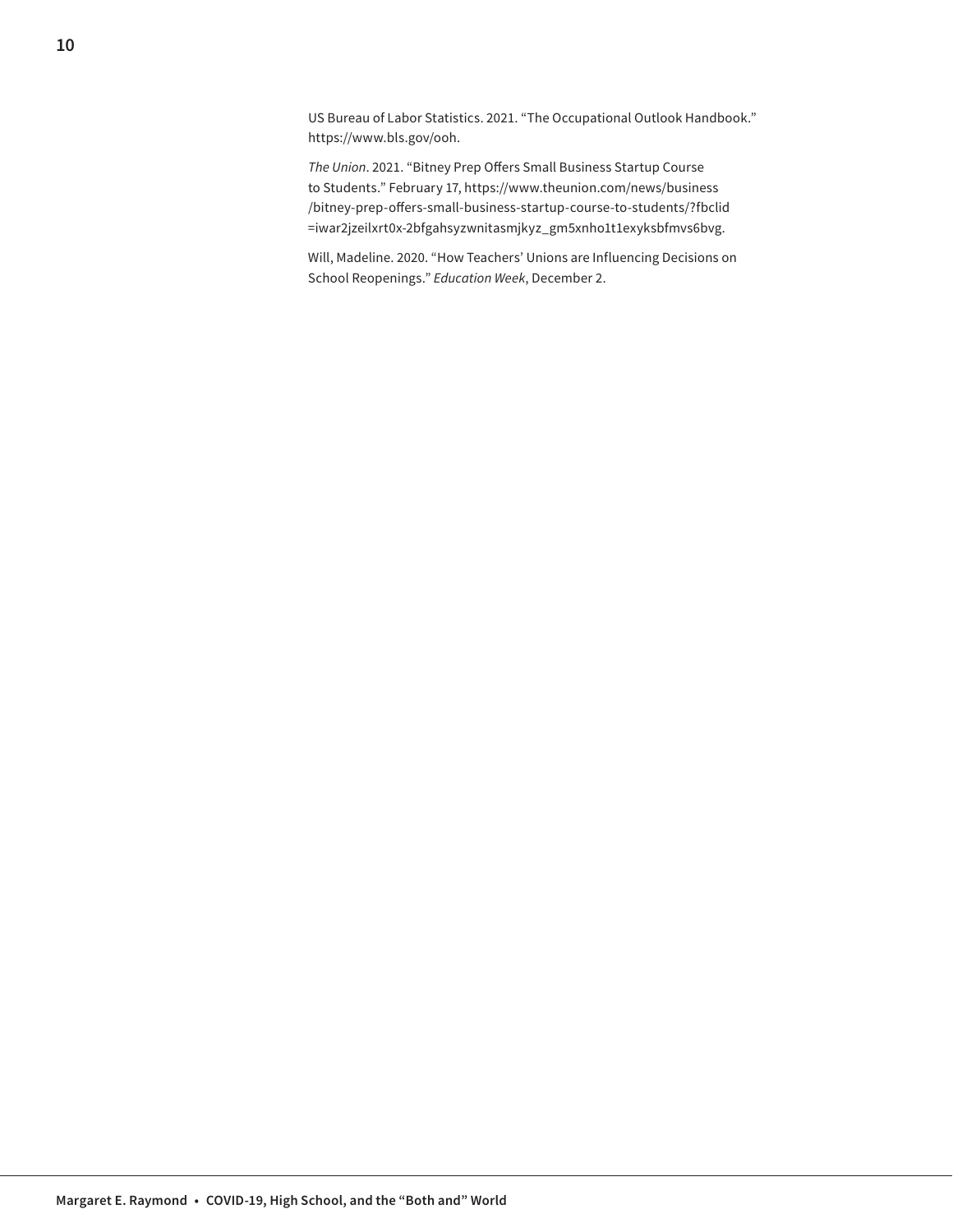

The publisher has made this work available under a Creative Commons Attribution-NoDerivs license 4.0. To view a copy of this license, visit <https://creativecommons.org/licenses/by-nd/4.0>.

The views expressed in this essay are entirely those of the author and do not necessarily reflect the views of the staff, officers, or Board of Overseers of the Hoover Institution.

Copyright © 2021 by the Board of Trustees of the Leland Stanford Junior University

27 26 25 24 23 22 21 7 6 5 4 3 2 1